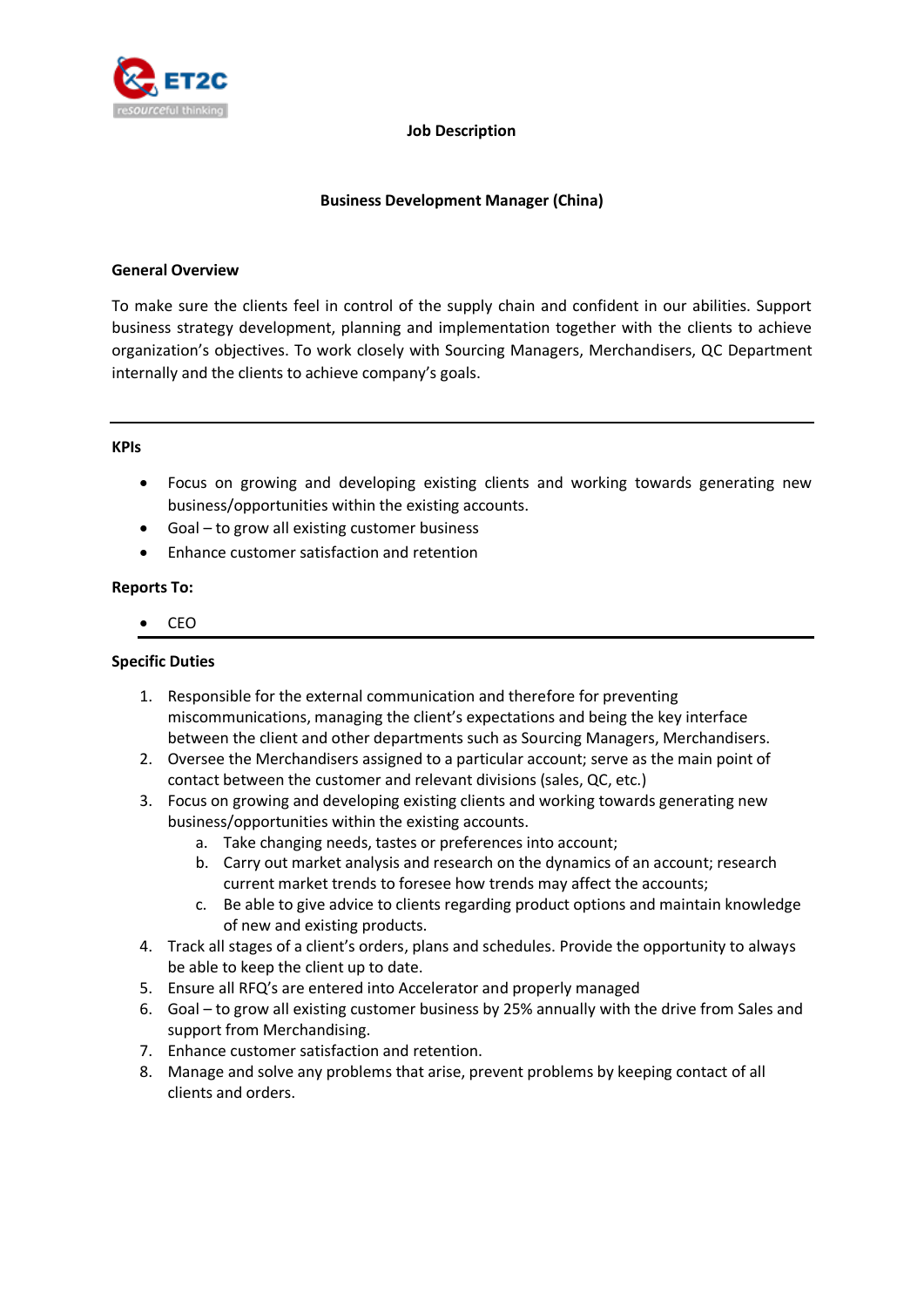

- 9. Product Management: Propose and facilitate timely introduction of new solutions, product upgrades through our supply chain to maintain our competitive and drive total solution / account strategy and growth.
- 10. Hands-on and involved in all operational aspects of the business.
- 11. Proactively drive both the customer relationships for increased business, and the merchandisers to achieve higher standards.

## **Job Qualification**

*Education:* Bachelor or above

### *Relevant Experience & Knowledge:*

+ Proven skill sets in Project Management / 3-5 years sourcing or merchandizing experience for

oversea market

- + Good negotiation skills
- + Relationship building and effective communication skills both in English and Chinese
- + Project management, organization, coordination and strategic planning

#### *Basic Aptitude:*

- + Attention to details
- + Innovation in developing new opportunities.
- + Target oriented and enthusiastic
- + Logical and analytical thinking
- + Business focus

#### *Basic Skills:*

+ Familiar with MS-Office (Word, Excel, Outlook, PowerPoint).

#### *Location:*

Shanghai China

## **Salary – Negotiable**